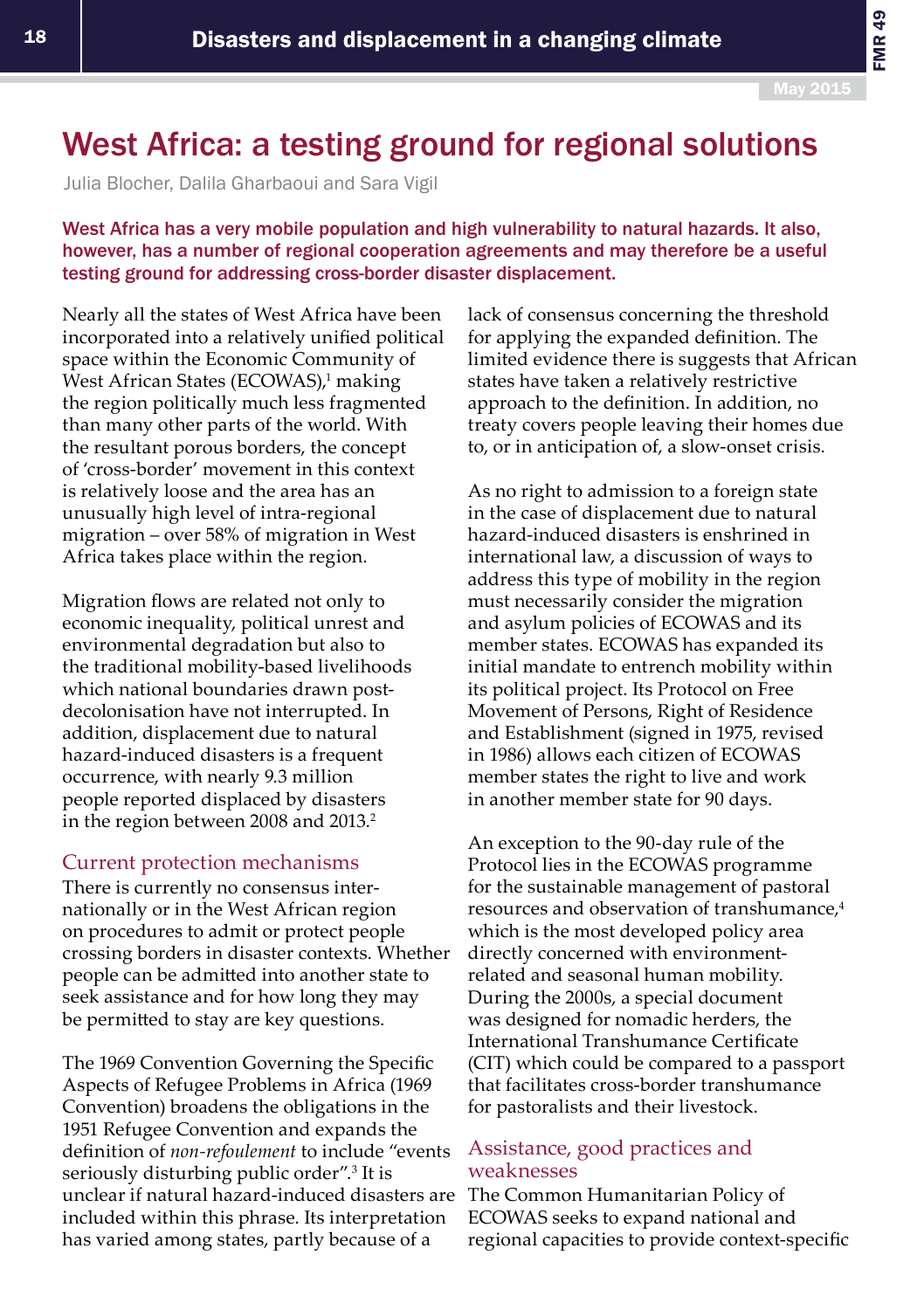and people-centred responses to humanitarian Within the structures of ECOWAS, disaster concerns. Importantly, obligations to assist migrants appear to have been purposely left out. For displaced people who cross borders because of disasters, specific provisions will thus have to be developed within the Protocol to enable them to avail

themselves of humanitarian assistance as well as to establish conditions and length of stay.

In practice, the ECOWAS Protocol fails to bring down key barriers that may prevent displaced people from enjoying the full exercise of their rights. For example, the necessary steps to obtain legal documents to enter the labour market and health-care system can be extremely long and complex. West African states are nonetheless working to increase the portability of social rights within the region. The ECOWAS General Convention on Social Security represents an important milestone in ensuring strong protection of rights in the implementation of regional free movement protocols. ECOWAS states and the International Organization for Migration (IOM) have committed in the regional strategy for 2014-16 to work towards greater protection of 'distressed' and 'stranded' migrants, particularly in relation to situations of human trafficking. Increased protection afforded to people in such conditions may ultimately help improve the overall level of protection for other mobile peoples.

On a positive note, the ECOWAS free movement agreements have cut down on threats for migrants within the region who may otherwise be forced to rely on smugglers and dangerous routes (as compared to the Horn of Africa, for example).

risk reduction is conflated with disaster management and handled within the Humanitarian and Social Affairs Directorate. A Technical Committee on Disaster Management was established to put into effect the most recent regional action plan (2010-15).



A family of Ivorian refugees walking along a forest track towards Zwedru, a town in